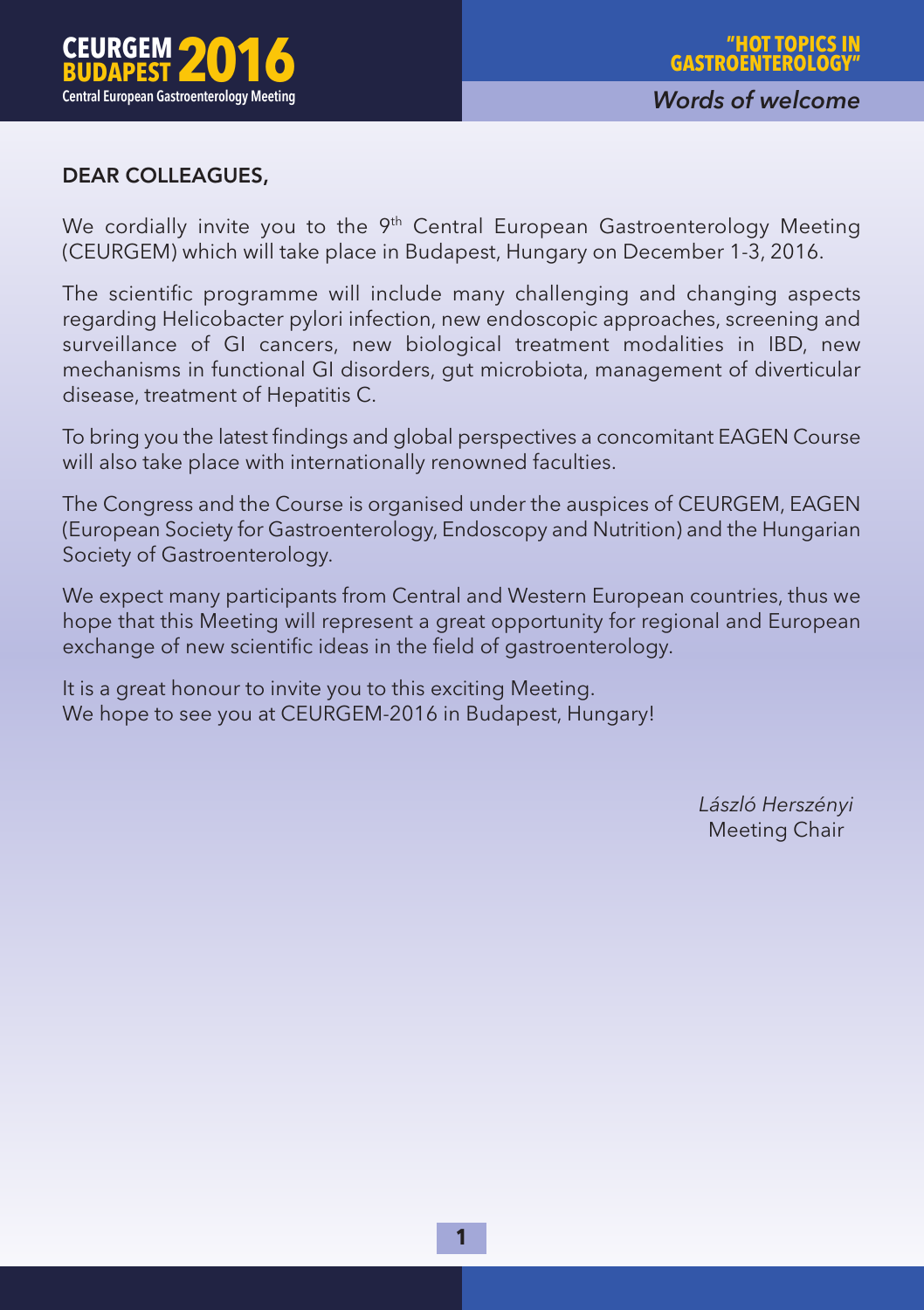

*Information*

#### SCIENTIFIC ORGANISER

*László Herszényi* Budapest, Hungary E-mail: herszenyi.laszlo@gmail.com

#### ORGANISING COMMITTEE

President: *László Herszényi* (Hungary) Honorary president: *Guenter J. Krejs* (Austria) *Zsolt Tulassay* (Hungary) *Peter Malfertheiner* - Chair EAGEN Education Committee (Germany)

#### **VENUE**

Budapest Marriott Hotel Apáczai Csere János u. 4., H-1052 Budapest, Hungary

#### CONGRESS BUREAU

*Károly Bagdi* (Mr.) - congress organisation *Katalin Vámos* (Ms.) - invited speakers, exhibition *Tamás Bokker* (Mr.) - registration Convention Budapest Ltd. Post address: H-1036 Budapest Lajos u. 66. A épület IV. emelet Phone: +36 1 299 0184, -85, -86, fax: +36 1 299 0187 E-mail: kbagdi@convention.hu www.convention.hu

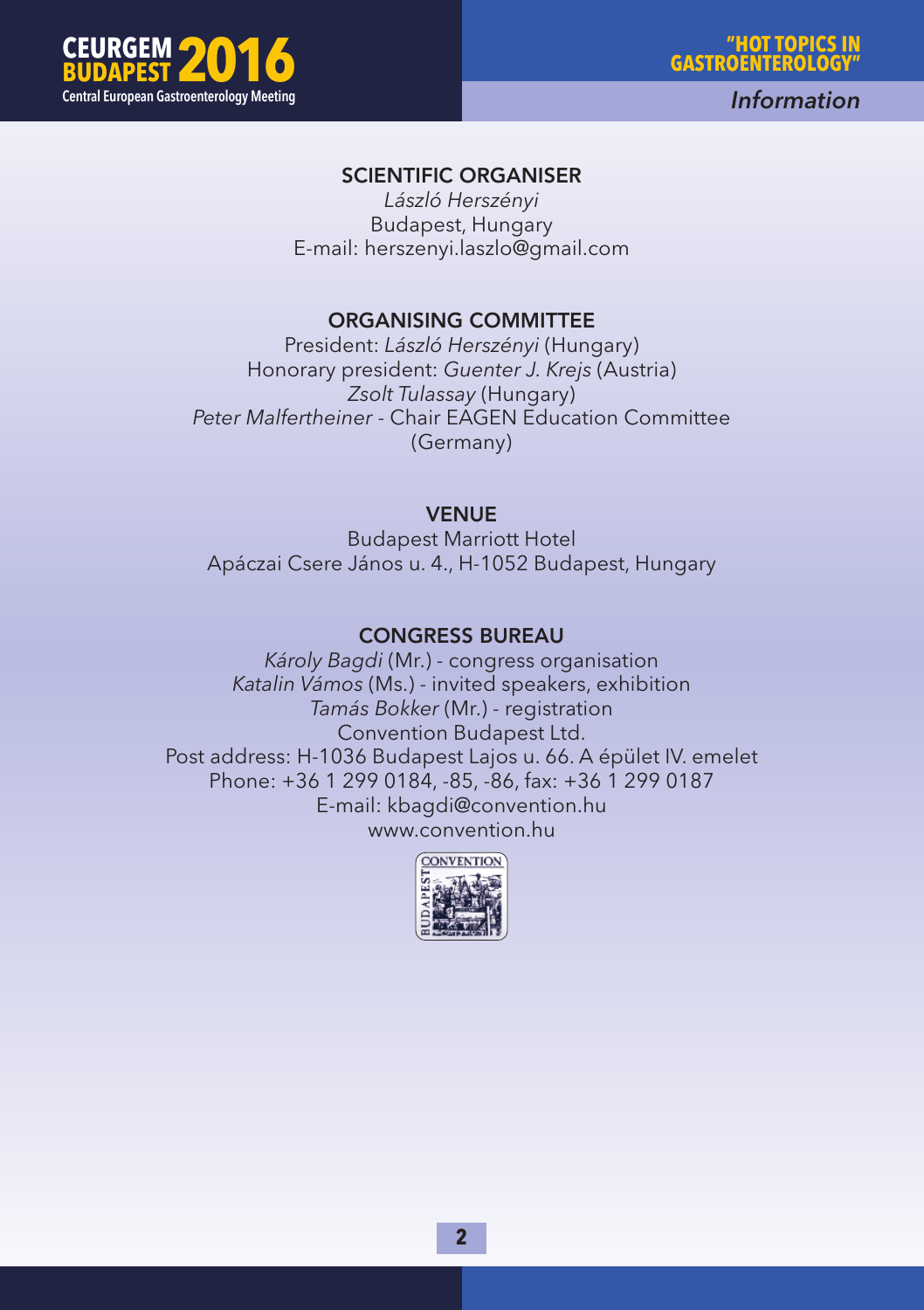

*Information*

#### EAGEN FACULTY

*Peter Malfertheiner* (Germany) *Guenter J. Krejs* (Austria) *Heinz Hammer* (Austria) *Davor Stimac* (Croatia) *Petr Dité* (Czech Republik) *Jaroslaw Regula* (Poland) *Tomica Milosavljevic* (Serbia) Zsolt Tulassay

#### INTERNATIONAL FACULTY

*Guenter J. Krejs* (Austria) *Peter Ferenci* (Austria) *Heinz Hammer* (Austria) *Michael Trauner* (Austria) *Marco Banic* (Croatia) *Davor Stimac* (Croatia) *Petr Dité* (Czech Republic) *Milan Lukáš* (Czech Republic) *Jan Martinek* (Czech Republic) *Julius Spicak* (Czech Republic) *Peter Malfertheiner* (Germany) *Thomas Seufferlein* (Germany) *Fabio Farinati* (Italy) *Francesco Di Mario* (Italy) *Pietro Portincasa* (Italy) *Marcis Leja* (Latvia)

*Limas Kupcinskas* (Lithuania) *Andrzej Dabrowski* (Poland) *Jaroslaw Regula* (Poland) *Monica Acalovschi* (Romania) *Simona Bataga* (Romania) *Mircea Diculescu* (Romania) *Dan Dumitrascu* (Romania) *Ioan Sporea* (Romania) *Ivan Jovanović* (Serbia) *Tomica Milosavljevic* (Serbia) *Srdjan Djuranovic* (Serbia) *Tibor Hlavaty* (Slovakia) *Bojan Tepeš* (Slovenia) *Andrey Dorofejev* (Ukraine) *Natalia Kharchenko* (Ukraine)

#### HUNGARIAN FACULTY

*István Altorjay László Bene László Czakó Tibor Gyökeres László Herszényi István Hritz Béla Hunyady*

*Gábor István Márk Juhász Zoltán Máthé Pál Miheller Tamás Molnár István Rácz Ferenc Szalay*

*Richárd Szmola András Taller Zsolt Tulassay Áron Vincze Tibor Wittmann*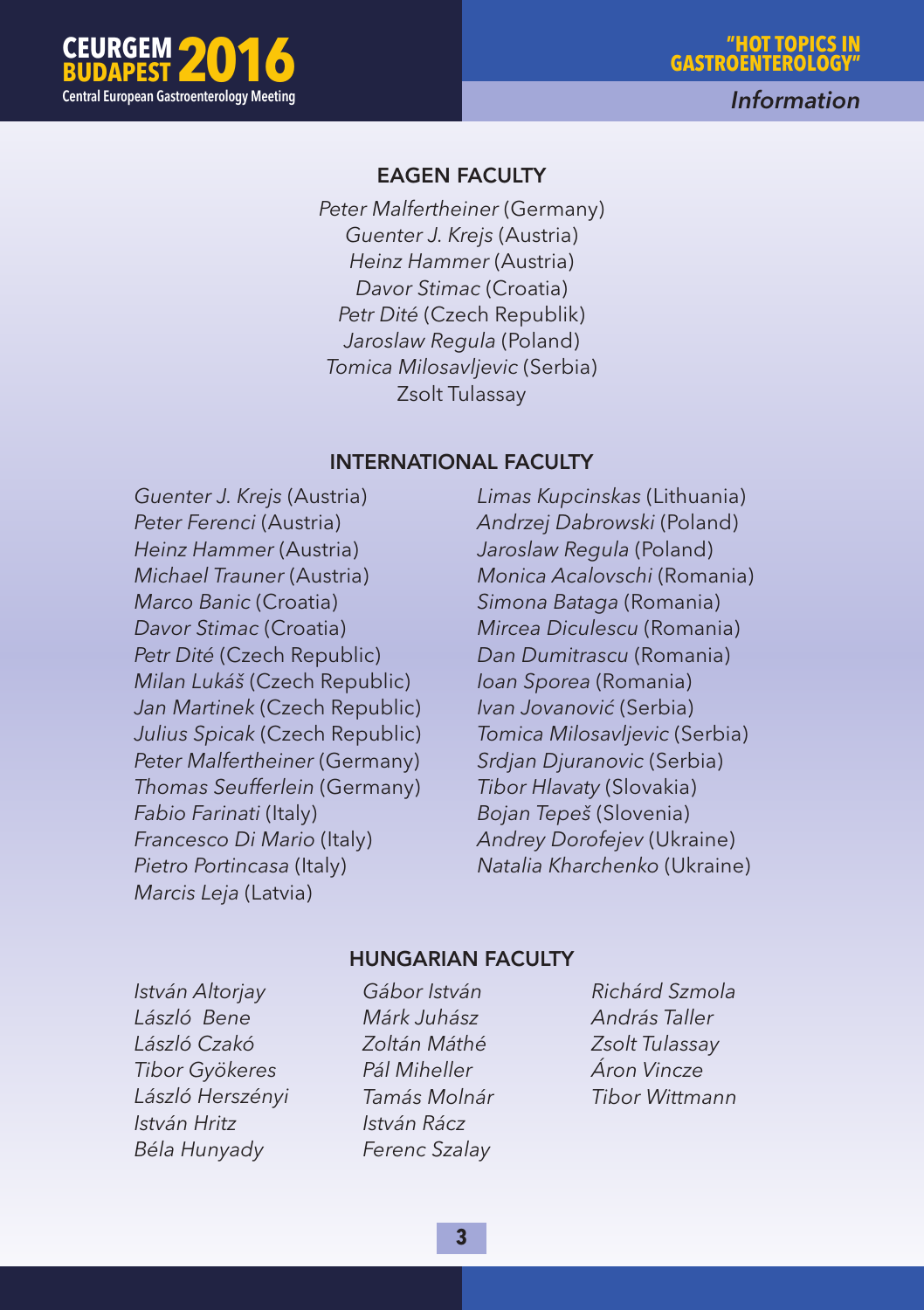

*Thursday, December 1, 2016*

## **PRELIMINARY PROGRAM**

## **08:45–09:00 Opening and Introduction**

*László Herszényi Guenter J. Krejs Zsolt Tulassay*

## **09:00–11:45 ESOPHAGUS-STOMACH**

Chairs: *G. Krejs, Z. Tulassay, L. Herszényi*

- 09:00–09:15 Treatment of Upper GI bleeding an update *István Altorjay* (Hungary)
- 09:15–09:30 The real impact of screening and surveillance for Barrett's esophagus *Ivan Jovanović* (Serbia)
- 09:30–09:45 Gastric precancerous lesions: endoscopic or serological approach? *Francesco Di Mario* (Italy)
- 09:45–10:00 Screening for Gastric cancer: is it justified in Europe? *Marcis Leja* (Latvia)
- 10:00–10:15 Discussion
- **10:15–10:30 Coffee Break**

Chairs: *F. Di Mario F. M. Leja, I. Altorjay*

- 10:30–10:45 Possibilities for primary and secondary gastric cancer prevention in Central Europe *Bojan Tepeš* (Slovenia)
- 10:45–11:00 Intestinal metaplasia of the cardia: endoscopic and clinical implications *Srdjan Djuranovic* (Serbia)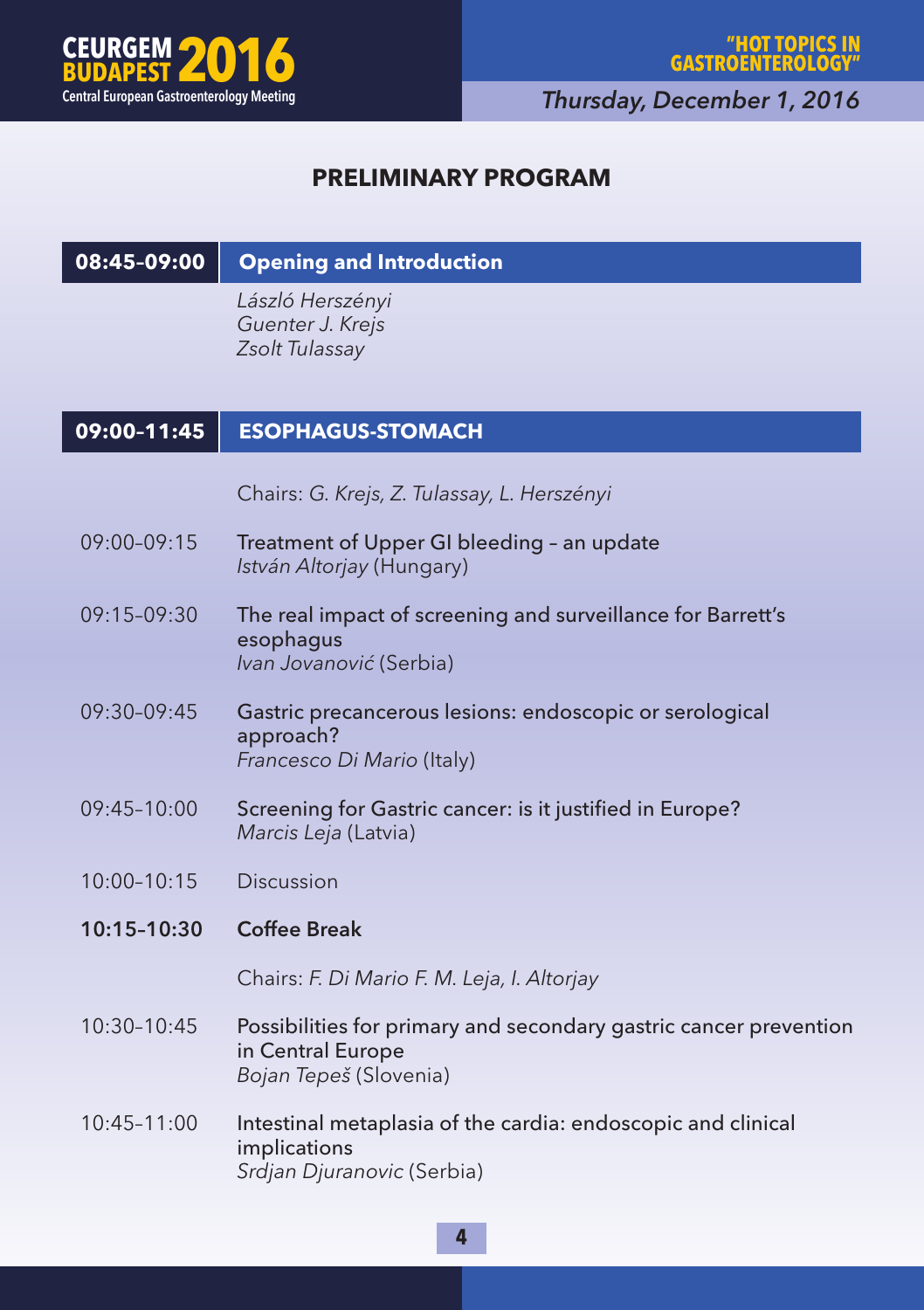

- 11:00–11:15 Submucosal endoscopy: from ESD to POEM and beyond *Jan Martinek* (Czech Republik)
- 11:15–11:30 Endoluminal Bariatric Therapy: a new paradigm of therapy for obesity? *László Bene* (Hungary)
- 11:30–11:45 Discussion
- **11:45–13:00 Lunch**

**13:00–14:30 GUT-SMALL BOWEL**

Chairs: *T. Milosavljevic, L. Kupcinskas, T. Witttmann*

- 13:00–13:15 Basic aspects of GI mucosal immune system *Marco Banic* (Croatia)
- 13:15–13:30 Mechanisms and treatment of refractory celiac disease *Márk Juhász* (Hungary)
- 13:30–13:45 New aspects of IBS *Dan Dumitrascu* (Romania)
- 13:45–14:00 Intestinal microbiota, low FODMAP diet and FGIDs: any clue? *Pietro Portincasa* (Italy)
- 14:00–14:15 Gut microbiota, obesity and cancer an evidence based approach *Tomica Milosavljevic* (Serbia)
- 14:15–14:30 Discussion
- **14:30–14:45 Coffee Break**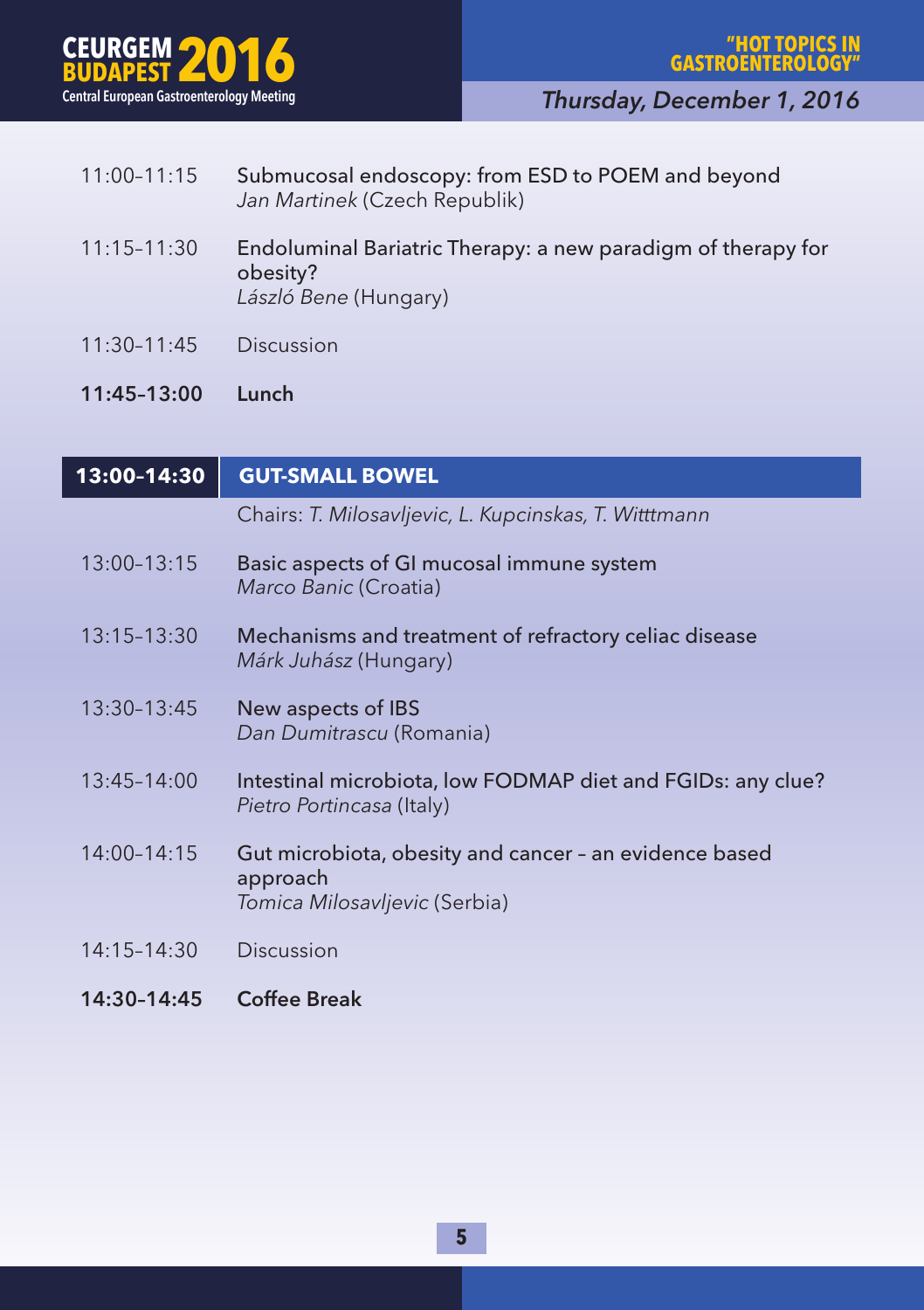

*Thursday, December 1, 2016*

| 14:45-16:30     | <b>COLON</b>                                                                                                                 |
|-----------------|------------------------------------------------------------------------------------------------------------------------------|
|                 | Chairs: J. Regula, H. Hammer, I. Rácz                                                                                        |
| $14:45 - 15:00$ | Diminutive colorectal polyps: are gastroenterologists willing to<br>implement the DISCARD strategy?<br>István Rácz (Hungary) |
| 15:00-15:15     | Learning from the best: how to improve the yield of screening<br>colonoscopy?<br>Heinz Hammer (Austria)                      |
| 15:15-15:30     | Lessons from Polish colorectal cancer screening programme<br>Jaroslaw Regula (Poland)                                        |
| 15:30-15:45     | Management of diverticular disease - current therapeutic<br>challenges<br>András Taller (Hungary)                            |
| 15:45-16:00     | Rectal cancer: standard surgery and new approaches<br>Gábor István (Hungary)                                                 |
| 16:00-16:15     | Fecal transplantation: the beginning of the end or the end of the<br>beginning?<br>Áron Vincze (Hungary)                     |
| $16:15 - 16:30$ | Discussion                                                                                                                   |

## **Social Program**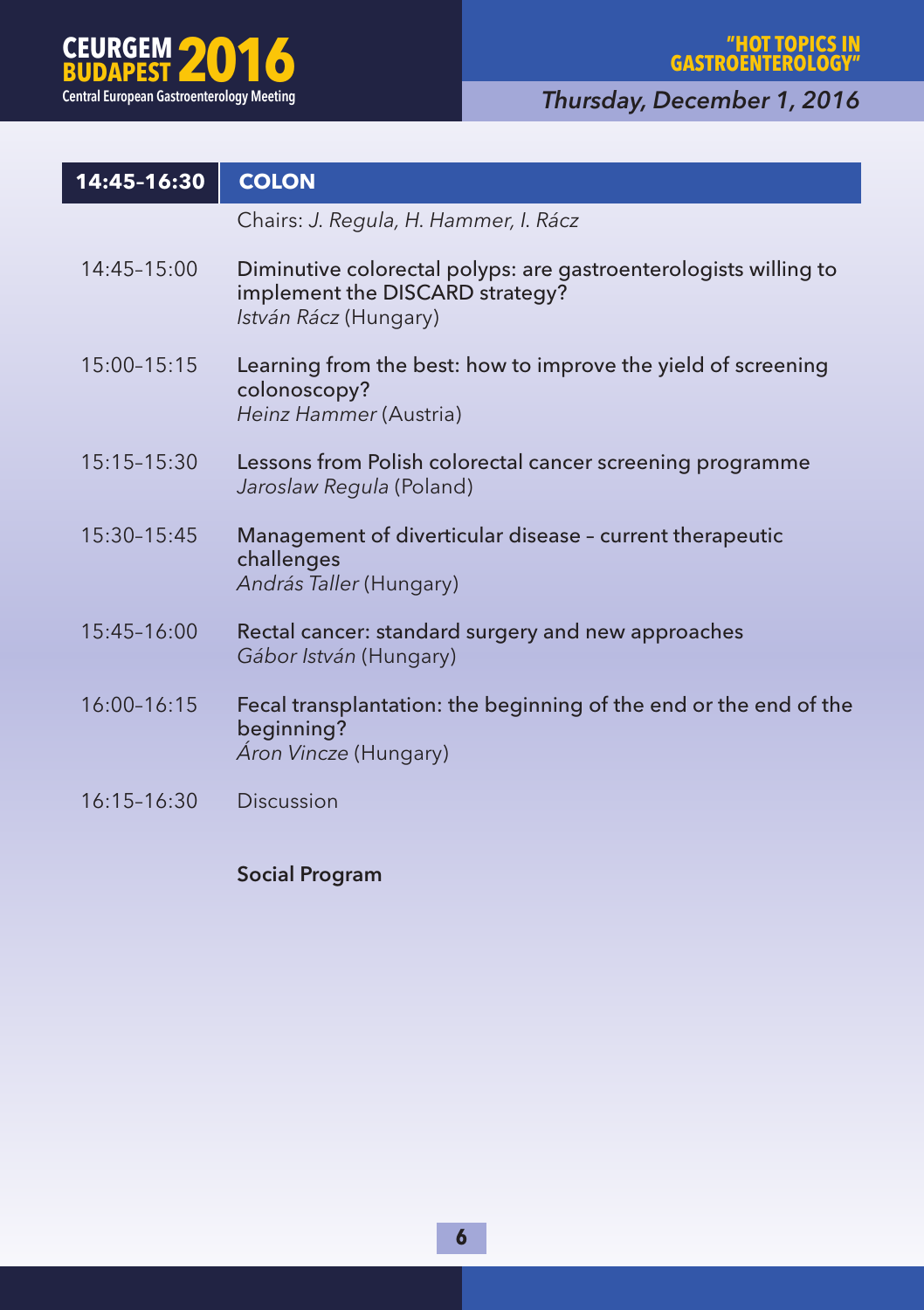

*Friday, December 2, 2016*

## **08:30–11:00 LIVER**

|             | Chairs: T. Seufferlein, P. Ferenczi, F. Szalay                                                                                                                            |
|-------------|---------------------------------------------------------------------------------------------------------------------------------------------------------------------------|
| 08:30-08:45 | Hepatitis C infection: availability of new treatment modalities in<br>Hungary and Central-Europe<br>Béla Hunyady (Hungary)                                                |
| 08:45-09:00 | Autoimmune and cholestatic liver diseases, orNAFLD, or more<br>specifically bile acid signaling in treatment of liver diseases and<br>beyond<br>Michael Trauner (Austria) |
| 09:00-09:15 | Cholesterol gallstones: focusing on the association with<br>non-alcoholic fatty liver disease<br>Monica Acalovschi (Romania)                                              |
| 09:15-09:30 | New aspects of liver failure<br>Peter Ferenci (Austria)                                                                                                                   |
|             |                                                                                                                                                                           |
| 09:30-09:45 | Discussion                                                                                                                                                                |
| 09:45-10:00 | <b>Coffee Break</b>                                                                                                                                                       |
|             | Chairs: F. Farinati, I. Sporea, Z. Máthé                                                                                                                                  |
| 10:00-10:15 | Feasibility of HCC screening<br>Ioan Sporea (Romania)                                                                                                                     |
| 10:15-10:30 | How is changing HCC treatment: from liver transplantation to<br>targeted therapies<br>Fabio Farinati (Italy)                                                              |
| 10:30-10:45 | New trends in liver transplantation<br>Zoltán Máthé (Hungary)                                                                                                             |
| 10:45-11:00 | Discussion                                                                                                                                                                |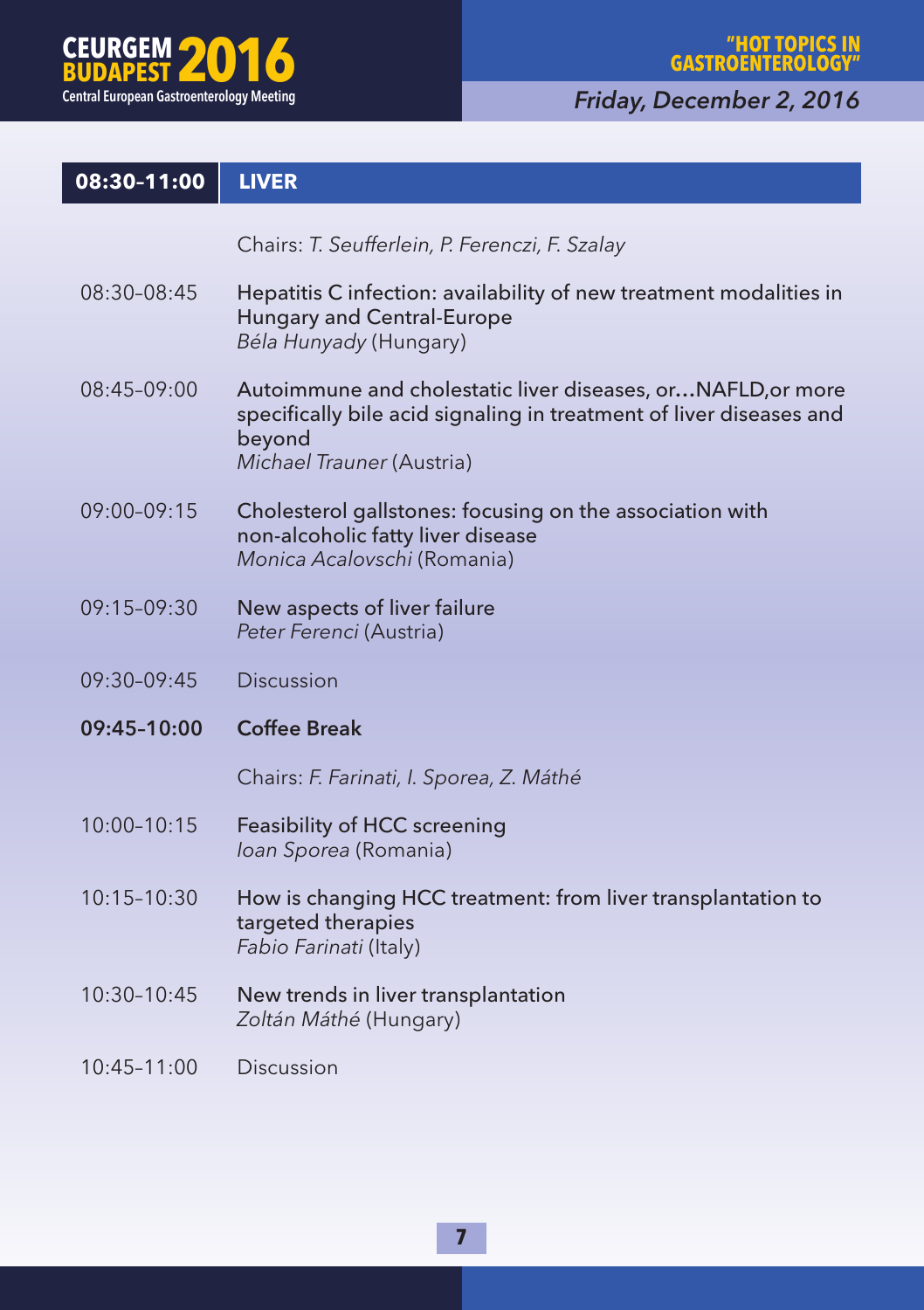

*Friday, December 2, 2016*

| 11:00-12:30     | <b>IBD</b>                                                                                                                                                                      |
|-----------------|---------------------------------------------------------------------------------------------------------------------------------------------------------------------------------|
|                 | Chairs: M. Banic, M. Diculescu, T. Molnár                                                                                                                                       |
| $11:00 - 11:15$ | New and future biological agents on the horizon for IBD therapy<br>Pál Miheller (Hungary)                                                                                       |
| $11:15 - 11:30$ | Availability of new biological treatment modalities in Romania<br>Mircea Diculescu (Romania)                                                                                    |
| 11:30-11:45     | When to stop anti-TNF-a therapy in patients with IBD?<br>Tibor Hlavaty (Slovakia)                                                                                               |
| $11:45 - 12:00$ | Anti-TNF-refractory IBD - practical insights<br>Tamás Molnár (Hungary)                                                                                                          |
| 12:00-12:15     | Switching Between Infliximab Originator and Biosimilar in<br>Patients with Inflammatory Bowel Disease. Preliminary Chech<br><b>Observations</b><br>Milan Lukas (Chech Republik) |
| 12:15-12:30     | Discussion                                                                                                                                                                      |

**12:30–13:30 Lunch**

## **13:30–16:30 PANCREAS**

Chairs: *P. Dité, S. Bataga, Á. Vincze*

- 13:30–13:45 Autoimmune pancreatitis new aspects *Petr Dité* (Czech Republik)
- 13:45–14:00 Prevention strategies for post-ERCP pancreatitis *István Hritz* (Hungary)
- 14:00–14:15 Endoscopic therapy of chronic pancreatitis an update *László Czakó* (Hungary)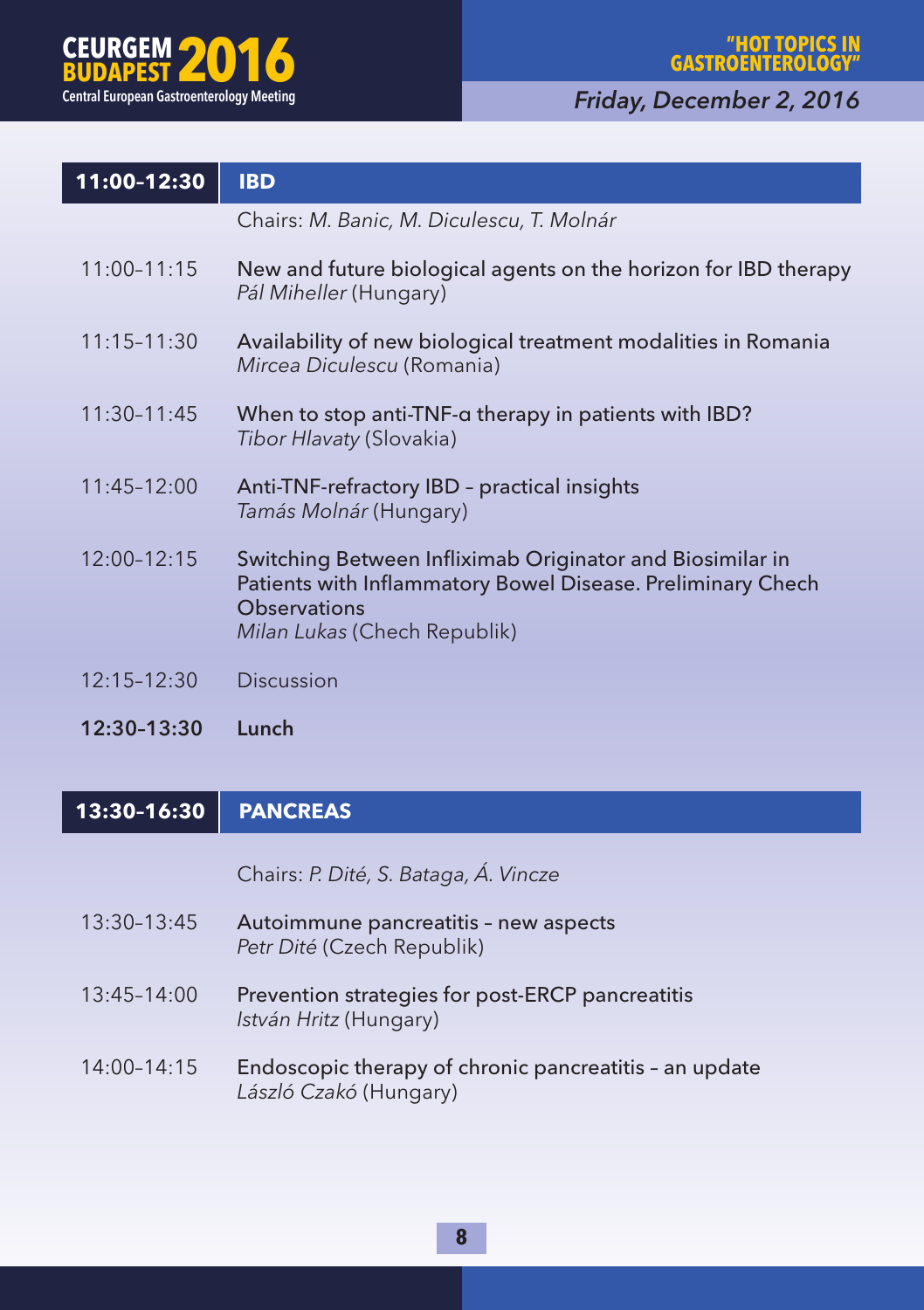

| $14:15 - 14:30$ | Endoscopic ultrasound-guided pancreato-biliary interventions: |
|-----------------|---------------------------------------------------------------|
|                 | an update on recent developments                              |
|                 | Richárd Szmola (Hungary)                                      |

- 14:30–14:45 Discussion
- **14:45–15:00 Coffee Break**

Chairs: *D. Stimac, J. Spicak, L. Bene*

- 15:00–15:15 Screening for pancreatic cancer in whom and when? *Julius Spicak* (Czech Republik)
- 15:15–15:30 Better prognosis of pancreatic cancer: fact or fiction? *Andrzej Dabrowski* (Poland)
- 15:30–15:45 Palliative endoscopy in pancreatic cancer *Tibor Gyökeres* (Hungary)
- 15:45–16:00 Pancreatic cancer new management strategies *Davor Stimac* (Croatia)
- 16:00–16:15 Discussion

## **16:15–16:30 Summary and Concluding remarks**

*László Herszényi* (Hungary) *Guenter J. Krejs* (Austria)

#### **Social Program**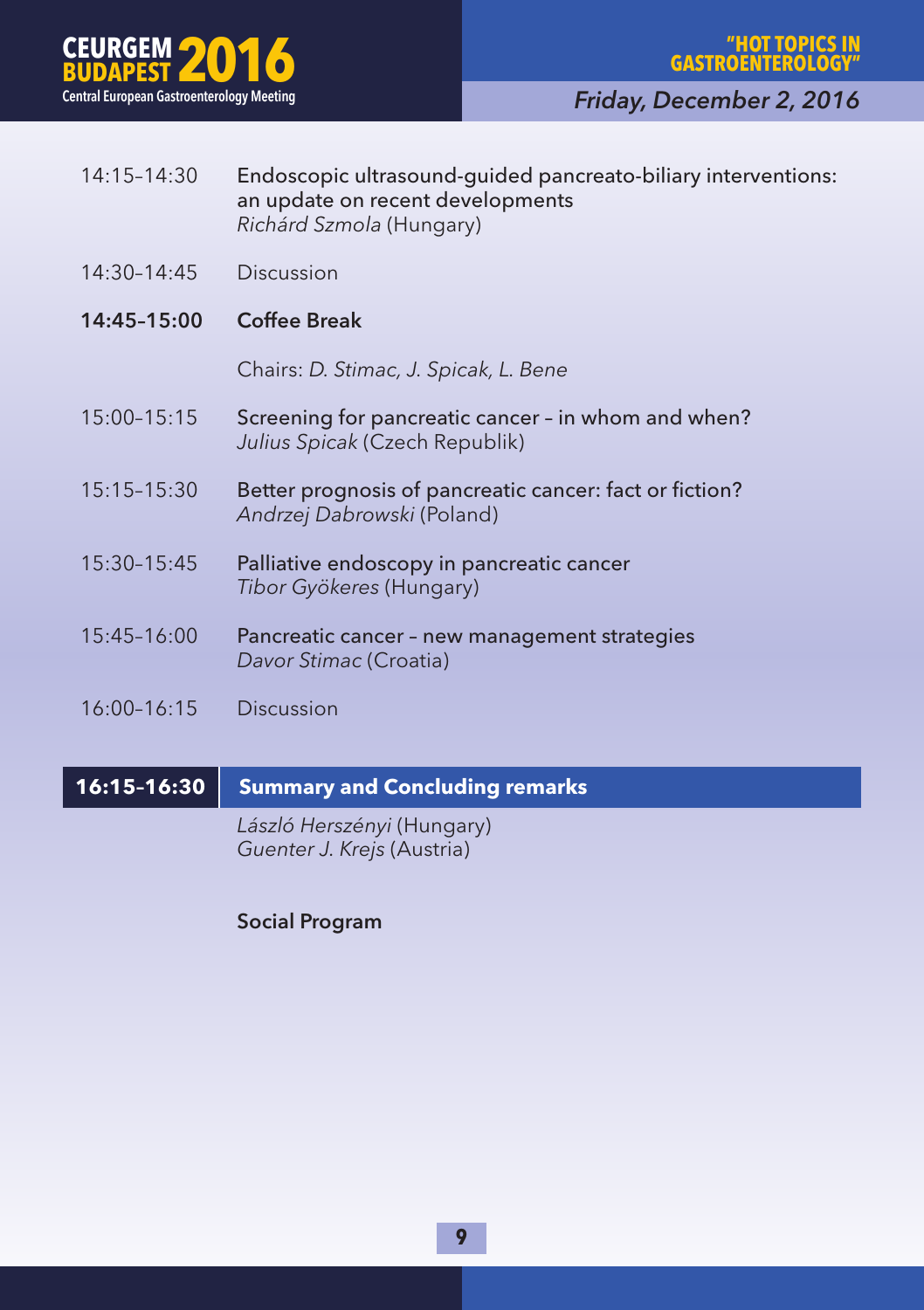*Saturday, December 3, 2016*

## **Key issues and top 5 papers in the field of**

- Esophagus
- Stomach
- Small bowel
- IBD
- Liver
- Colon
- Pancreas
- GI Endoscopy- New development in imaging
- Gastrointestinal bleeding
- GI Oncology
- Extraintestinal manifestations of GI disorders-Paraneoplastic syndromes
- Nutrition Management of weight loss, loss of appetite, parenteral nutrition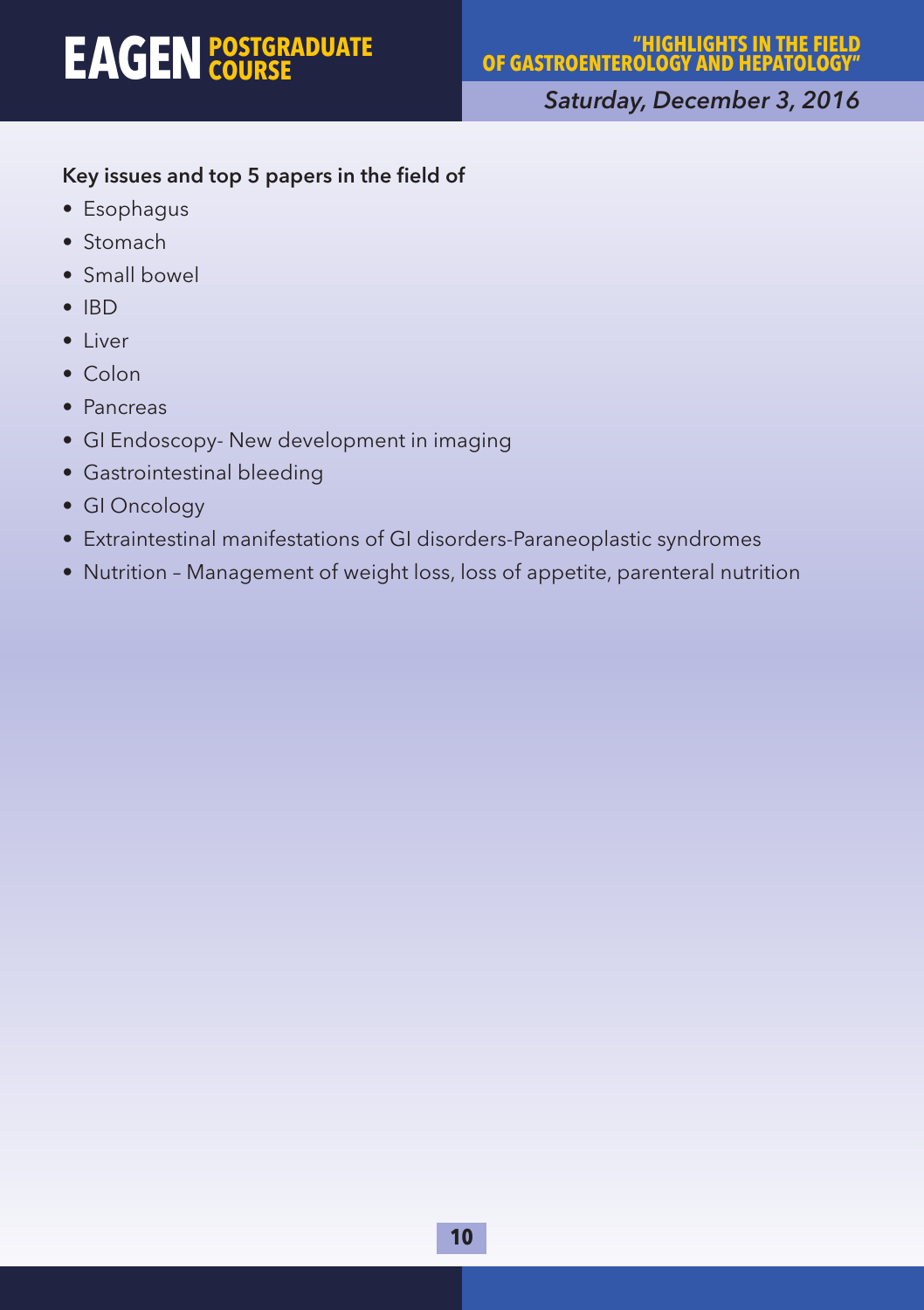#### **"HIGHLIGHTS IN THE FIELD OF GASTROENTEROLOGY AND HEPATOLOGY**

*Saturday, December 3, 2016*

### **08:25–08:30 Opening, Introduction**

*Peter Malfertheiner* (Germany)

## **08:30–09:00 ESOPHAGUS**

Chairs: *P. Malfertheiner, Z. Tulassay*

- 08:30–08:50 Speaker: *László Herszényi* (Hungary)
- 08:50–09:00 Discussion

**09:00–09:30 STOMACH**

- Chairs: *F. Di Mario, M. Leja*
- 09:00–09:20 Speaker: *Peter Malfertheiner* (Germany)
- 09:20–09:30 Discussion

#### **09:30–10:00 SMALL BOWEL**

Chairs: *P. Portincasa, D. Dumitrascu*

- 09:30–09:50 Speaker: *Guenter Krejs* (Austria)
- 09:50–10:00 Discussion

### **10:00–10:30 IBD**

Chairs: *G. Krejs, T. Molnár*

- 10:00–10:20 Speaker: *Davor Stimac* (Croatia)
- 10:20–10:30 Discussion
- **10:30–11:00 Coffee Break**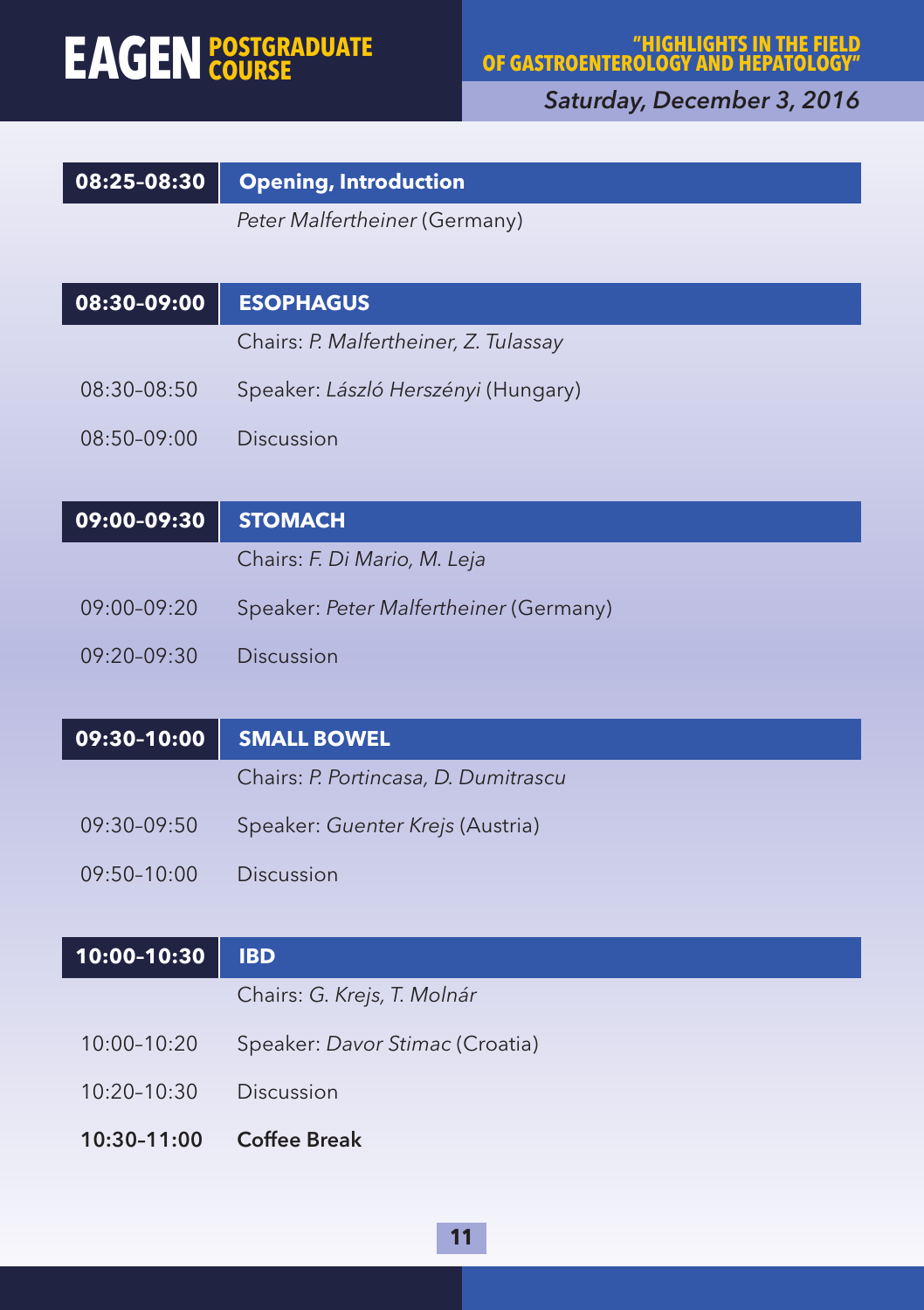#### **"HIGHLIGHTS IN THE FIELD OF GASTROENTEROLOGY AND HEPATOLOGY"**

*Saturday, December 3, 2016*

| 10:00-10:30     | <b>LIVER</b>                    |
|-----------------|---------------------------------|
|                 | Chairs: M. Trauner, B. Hunyady  |
| 11:00-11:20     | Speaker: Fabio Farinati (Italy) |
| $11:20 - 11:30$ | Discussion                      |
|                 |                                 |

## **11:30–12:00 COLON**

- 11:30–11:50 Speaker: *Jaroslaw Regula* (Poland)
- 11:50–12:00 Discussion

## **12:00–12:30 PANCREAS**

Chairs: *A. Dabrowski, L. Czakó*

- 12:00–12:20 Speaker: *Petr Dité* (Czech Republik)
- 12:20–12:30 Discussion
- **12:30–13:30 Lunch**

## **13:30–14:00 GI ENDOSCOPY – NEW DEVELOPMENT IN IMAGING**

Chairs: *D. Stimac, I. Rácz*

- 13:30–13:50 Speaker: *Jochen Weigt* (Germany)
- 13:50–14:00 Discussion